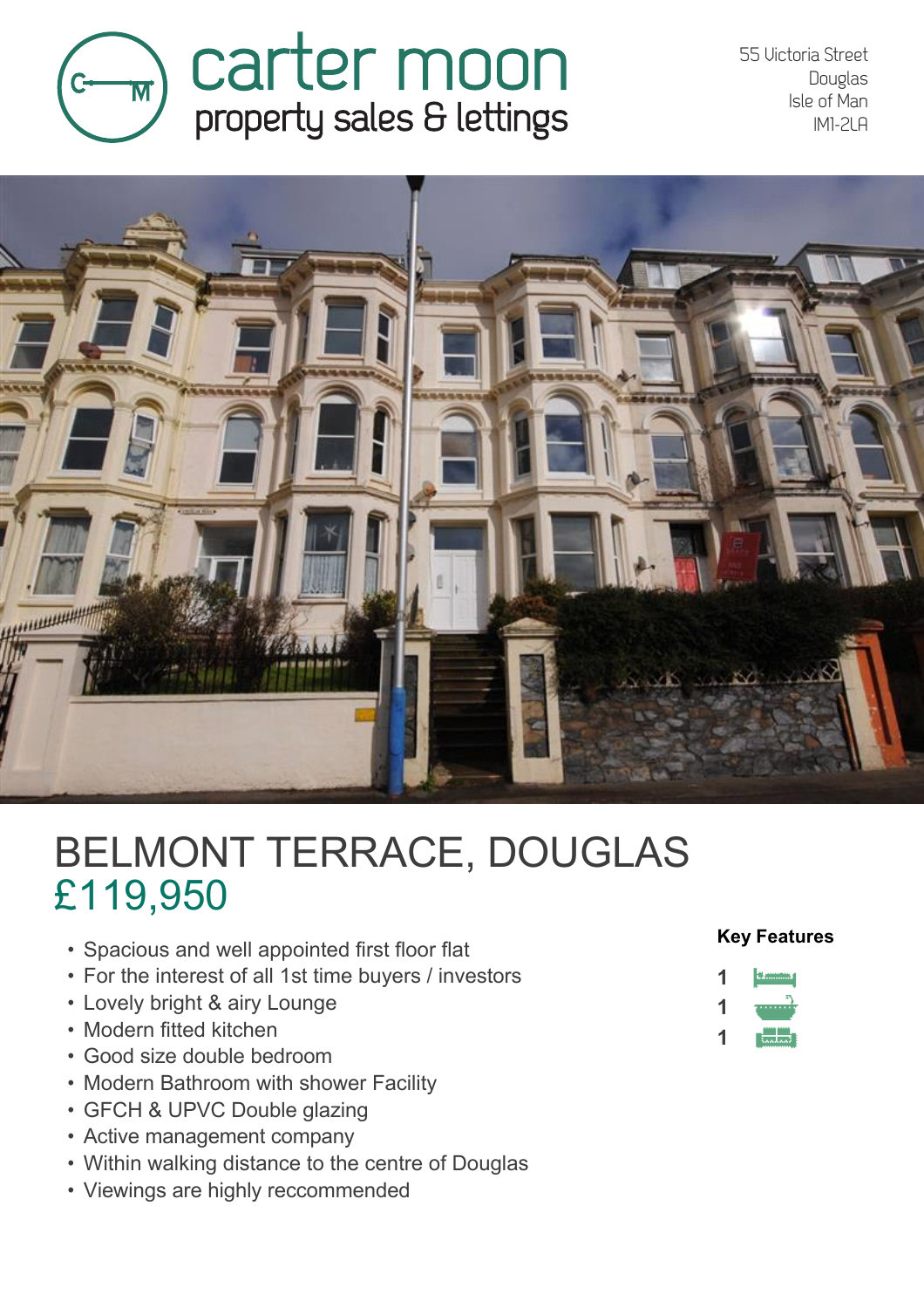#### **Full Description**

A beautifully presented and competitively priced spacious first floor flat that's ideally located in the heart of the islands capital Douglas & within walking distance to all local amenities such as shops, restaurants & public transport. The block has an active Management Company so perfect for first time buyers! Internal inspection highly recommended.

The property comprises: COMMUNAL ENTRANCE DOOR to:

VESTIBULE: Built in cupboard housing electric key meters. Door to:

HALLWAY: Dado rail, stairs to first floor ENTRANCE DOOR TO FLAT 4:

HALLWAY: Doors to, built in storage cupboard, Kitchen, Lounge, Bathroom & Bedroom.

KITCHEN: 11'7" x 7' A fully fitted Galley style kitchen with an excellent selection of white modern finish wall mounted and base storage units with laminate work surfaces and tiled splash-backs to complement. Appliances include a free modern standing electric cooker, washing machine and fridge freezer. laminate wood effect flooring. Upvc d/g window to front aspect.

#### LOUNGE: 15'8" x 11'8" (Into Bay)

A lovely bright spacious room with an impressive large d/g bay window offering extra light and lovely distant rural hill views. Room for dining table and chairs, original coving. TV, telephone and satellite connections.

BEDROOM: 11'11" x 13'10" A generously sized double bedroom with original coving, a good sized built in storage cupboard, d/g window to rear aspect.

Tenure: Leasehold (999 years)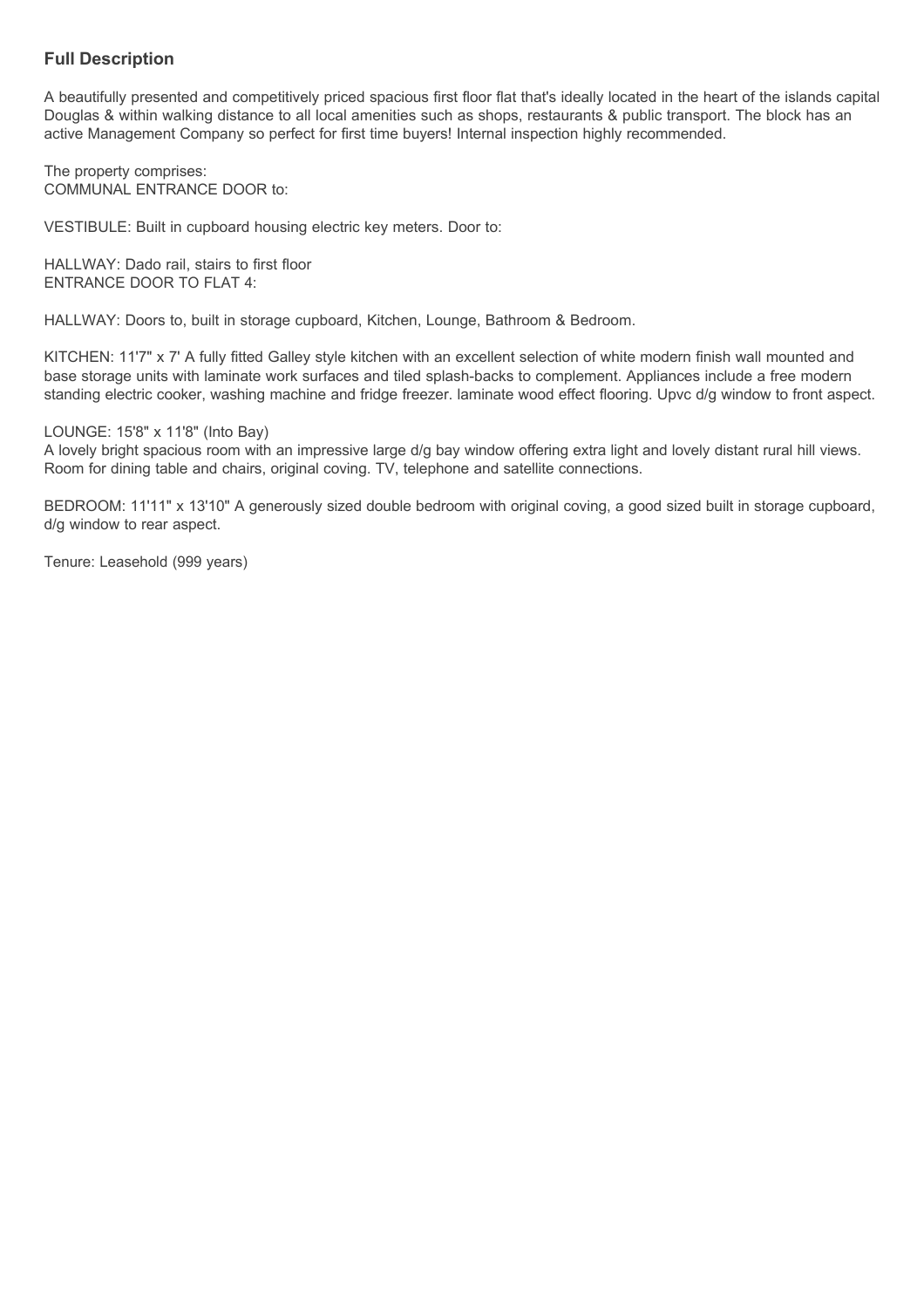